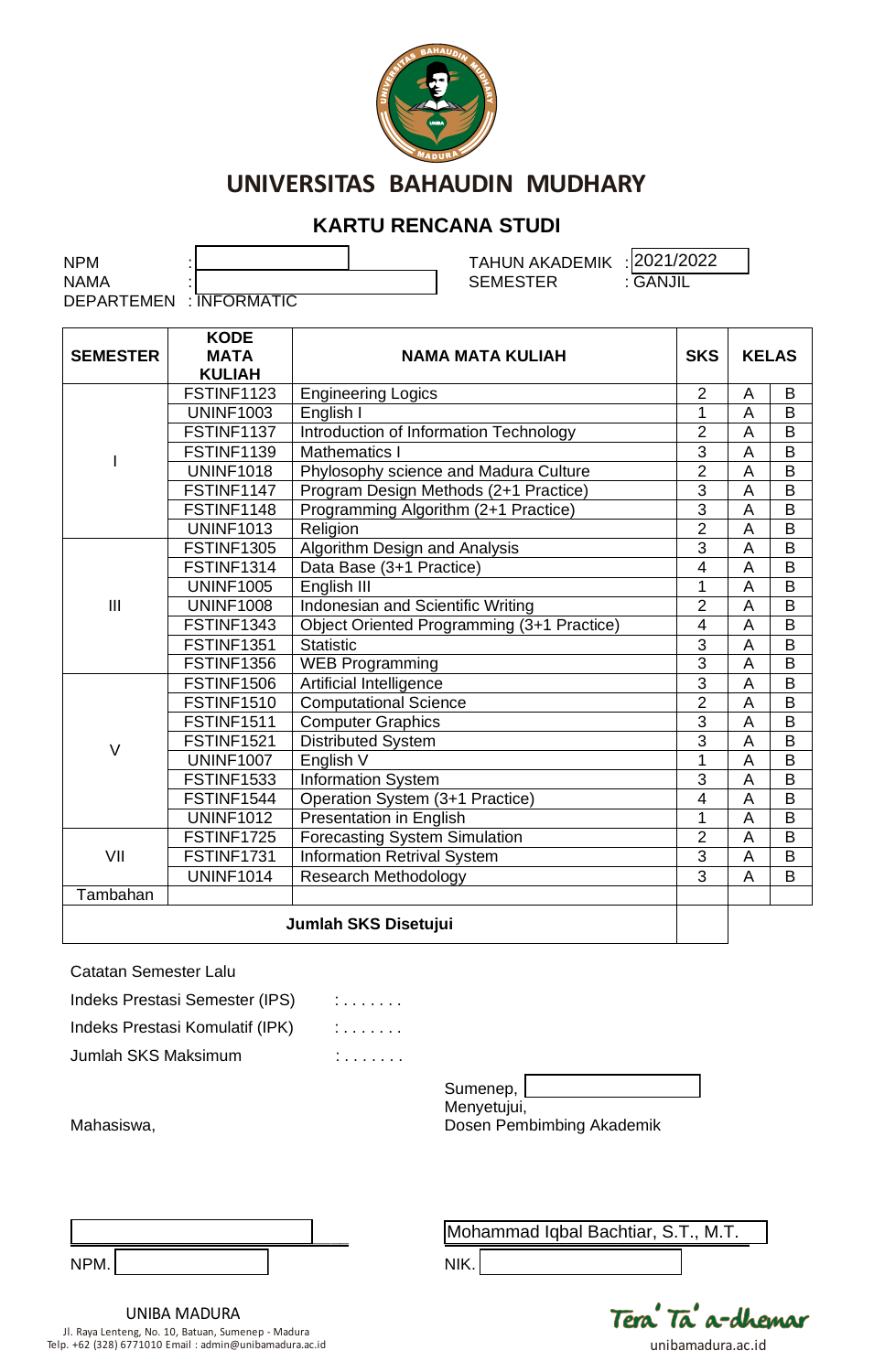

#### **MATA KULIAH PILIHAN**

| <b>SEMESTER</b>      | <b>KODE</b><br><b>MATA KULIAH</b> | <b>NAMA MATA KULIAH</b>                                    | <b>SKS</b> | <b>KELAS</b> |   |
|----------------------|-----------------------------------|------------------------------------------------------------|------------|--------------|---|
|                      | FSTINF1029                        | Internship / KKN                                           | 3          | A            | B |
|                      | FSTINF1753                        | <b>Thesis</b>                                              | 6          | A            | B |
|                      | <b>UNINF1015</b>                  | Toefl                                                      |            | A            | B |
|                      | FSTINF1002                        | <b>Advanced Database</b>                                   | 3          | A            | B |
|                      | FSTINF1008                        | <b>Big Data Management</b>                                 | 3          | A            | B |
| Paralel              | FSTINF1009                        | <b>Cloud Computing</b>                                     | 3          | A            | B |
|                      | FSTINF1017                        | Database Design                                            | 3          | A            | B |
|                      | FSTINF1034                        | Information System Strategy, Management and<br>Acquisition | 3          | A            | B |
|                      | FSTINF1042                        | Natural Language Processing                                | 3          | A            | B |
| Jumlah SKS Disetujui |                                   |                                                            |            |              |   |

#### **MATA KULIAH KAMPUS MERDEKA**

| <b>SEMESTER</b>       | <b>KODE</b><br><b>MATA KULIAH</b> | <b>SKS</b><br><b>NAMA MATA KULIAH</b>          |                |   | <b>KELAS</b> |
|-----------------------|-----------------------------------|------------------------------------------------|----------------|---|--------------|
|                       | <b>FSTINF1052</b>                 | Technopreneurship                              | 3              | A | B            |
|                       | <b>FSTINF1003</b>                 | <b>Advanced Digital Image Processing</b>       | $\overline{2}$ | A | B            |
|                       | FSTINF1007                        | <b>Artificial Neural Network</b>               | 3              | A | B            |
| Intelligent<br>System | <b>FSTINF1015</b>                 | Data Mining                                    | 3              | A | B            |
|                       | FSTINF1024                        | <b>Expert System</b>                           | 3              | A | B            |
|                       | FSTINF1026                        | <b>Fuzzy Logic</b>                             | 3              | A | B            |
|                       | <b>FSTINF1038</b>                 | <b>Linier Programming</b>                      | 3              | A | B            |
|                       | FSTINF1001                        | <b>Advanced Computer Networking</b>            | $\overline{2}$ | A | B            |
|                       | FSTINF1009                        | <b>Cloud Computing</b>                         | 3              | A | B            |
|                       | <b>FSTINF1013</b>                 | Cryptography                                   | 3              | A | B            |
| Computer<br>network   | <b>FSTINF1032</b>                 | <b>Information Security &amp; Guarantee</b>    | 3              | A | B            |
|                       | FSTINF1036                        | <b>Internet Protocol</b>                       | 3              | A | B            |
|                       | <b>FSTINF1052</b>                 | Technopreneurship                              | 3              | A | B            |
|                       | <b>FSTINF1055</b>                 | <b>Virtual Privates Network</b>                | 3              | A | B            |
|                       | FSTINF1004                        | <b>Advanced WEB Programming</b>                | $\overline{2}$ | A | B            |
|                       | <b>FSTINF1022</b>                 | <b>Engineering and Management Requirements</b> | 3              | A | B            |
| Software              | FSTINF1027                        | Geographic Information System                  | 3              | A | B            |
|                       | <b>FSTINF1035</b>                 | <b>Interaction Engineering</b>                 | 3              | A | B            |
| Engineering           | FSTINF1049                        | <b>Project Management Software</b>             | 3              | A | B            |
|                       | <b>FSTINF1052</b>                 | Technopreneurship                              | 3              | A | B            |
|                       | FSTINF1054                        | <b>User Experience Design</b>                  | 3              | A | B            |
| Jumlah SKS Disetujui  |                                   |                                                |                |   |              |

#### Catatan :

. . . . . . . . . . . . . . . . . . . . . . . . . . . . . . . . . . . . . . . . . . . . . . . . . . . . . . . . . . . . . . . . . . . . . . . . . . . . . . . . . . . . . . . . . . . . . . . . . . . . . . . . . . . . . . . . . . . . . . . . . . . . . . . . . . . . . . . . . . . . . . . . . . . . . . . . . . . . . . . . . . . . . . . . . . . . . . . . . . . . . . . . . . . . . . . . . . . . . . . . . . . . . . . . . . . . . . . . . . . . . . . . . . . . . . . . . . . . . . . . . . . . . . . . . . . . . . . . . . . .

Tera Ta a-dhemar

UNIBA MADURA Jl. Raya Lenteng, No. 10, Batuan, Sumenep - Madura Telp. +62 (328) 6771010 Email : admin@unibamadura.ac.id unibamadura.ac.id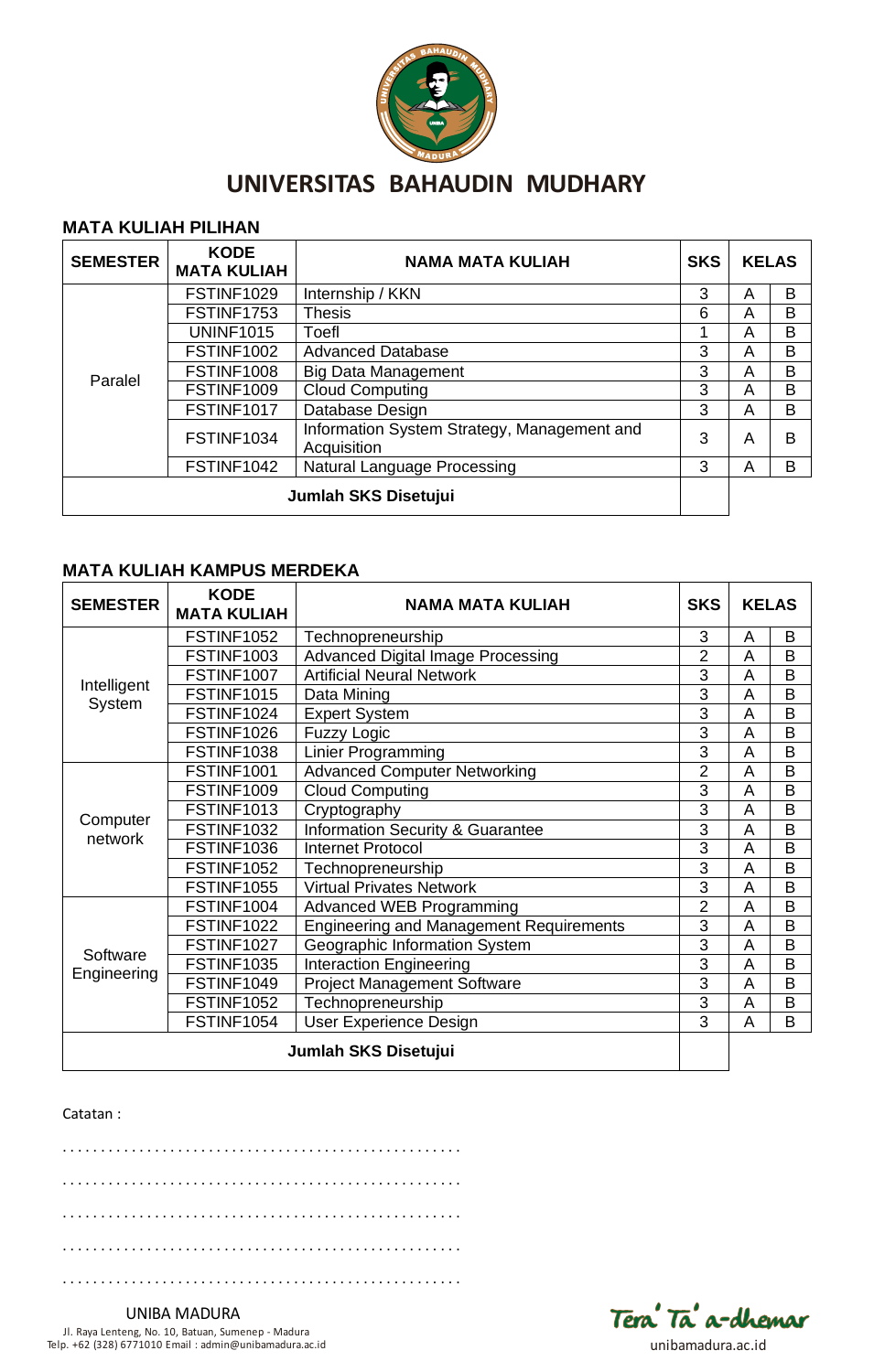

## **KARTU RENCANA STUDI**

| NPM                     |  | TAHUN AKADEMIK : 2021/2022 |                |
|-------------------------|--|----------------------------|----------------|
| NAMA                    |  | <b>SEMESTER</b>            | : <b>GENAP</b> |
| DEPARTEMEN : INFORMATIC |  |                            |                |

| <b>SEMESTER</b> | <b>KODE</b><br><b>MATA KULIAH</b> | <b>SKS</b><br><b>NAMA MATA KULIAH</b>                    |                | <b>KELAS</b>   |   |  |
|-----------------|-----------------------------------|----------------------------------------------------------|----------------|----------------|---|--|
|                 | <b>UNINF1001</b>                  | Civics and Pancasila                                     | 3              | A              | B |  |
|                 | FSTINF1216                        | Data Structure (3+1 Practice)                            | $\overline{4}$ | $\overline{A}$ | B |  |
|                 | <b>UNINF1002</b>                  | <b>Elementary English</b>                                | 3              | $\overline{A}$ | B |  |
| $\mathbf{  }$   | <b>UNINF1004</b>                  | English II                                               | 1              | A              | B |  |
|                 | FSTINF1228                        | Human and Computer Interaction                           | 3              | A              | B |  |
|                 | FSTINF1240                        | <b>Mathematics II</b>                                    | $\overline{3}$ | $\overline{A}$ | B |  |
|                 | FSTINF1246                        | Organization and Computer Architecture (2+1<br>Practice) | 3              | A              | B |  |
|                 | FSTINF1412                        | Computer Network (3+1 Practice)                          | 4              | A              | B |  |
| IV              | FSTINF1419                        | <b>Digital Image Processing</b>                          | 3              | A              | B |  |
|                 | <b>UNINF1006</b>                  | English IV                                               | 1              | A              | B |  |
|                 | <b>UNINF1009</b>                  | Innovative collaborative                                 | $\overline{2}$ | $\overline{A}$ | B |  |
|                 | FSTINF1441                        | Multimedia                                               | $\overline{2}$ | A              | B |  |
|                 | FSTINF1445                        | <b>Operational Research</b>                              | 3              | A              | B |  |
|                 | FSTINF1450                        | Software Engineering (3+1 Practice)                      | $\overline{4}$ | $\overline{A}$ | B |  |
|                 | <b>UNINF1017</b>                  | Writing in English                                       | 1              | A              | B |  |
|                 | FSTINF1618                        | <b>Decision Support System</b>                           | 3              | A              | B |  |
| VI              | FSTINF1620                        | <b>Digital Information Security</b>                      | 3              | A              | B |  |
|                 | <b>FSTINF1630</b>                 | <b>Informatics Ethics</b>                                | $\overline{2}$ | A              | B |  |
|                 |                                   |                                                          |                |                |   |  |
|                 |                                   |                                                          |                |                |   |  |
|                 |                                   |                                                          |                |                |   |  |
| Tambahan        |                                   |                                                          |                |                |   |  |
|                 |                                   |                                                          |                |                |   |  |
|                 |                                   |                                                          |                |                |   |  |
|                 | Jumlah SKS Disetujui              |                                                          |                |                |   |  |

Catatan Semester Lalu

Mahasiswa,

Г

| Indeks Prestasi Semester (IPS) :  |   |
|-----------------------------------|---|
| Indeks Prestasi Komulatif (IPK) : |   |
| Jumlah SKS Maksimum               | ٠ |

Sumenep,

Menyetujui, Dosen Pembimbing Akademik

| NPM. |  |  |  |
|------|--|--|--|

٦

**\_\_\_\_\_\_\_\_\_\_\_\_\_\_\_\_\_\_\_\_\_\_\_\_\_\_\_\_\_\_\_\_\_\_** Mohammad Iqbal Bachtiar, S.T., M.T.

NIK.



UNIBA MADURA Jl. Raya Lenteng, No. 10, Batuan, Sumenep - Madura Telp. +62 (328) 6771010 Email : admin@unibamadura.ac.id unibamadura.ac.id